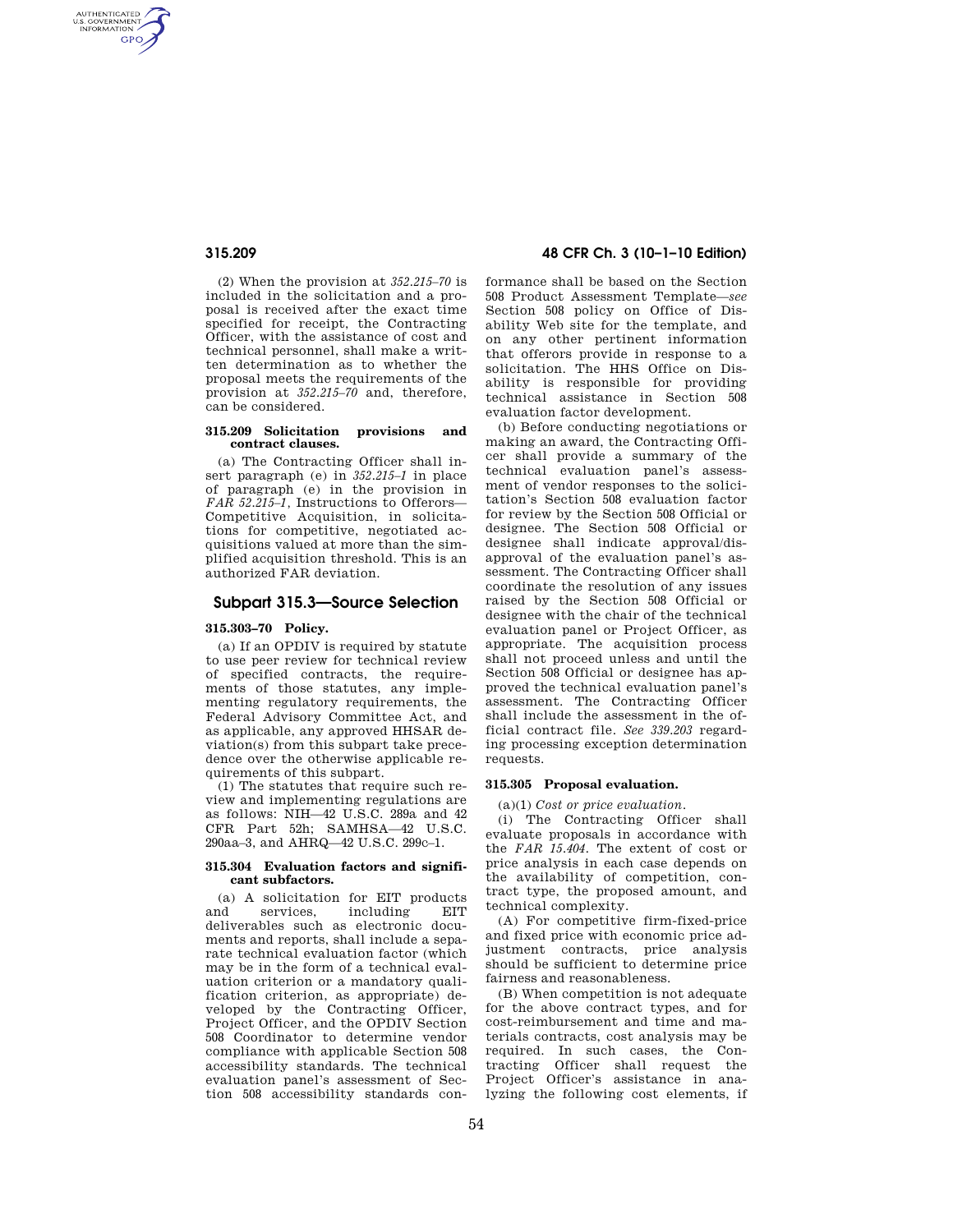# **Health and Human Services 315.305**

applicable, to determine if the proposed amounts are necessary and reasonable for efficient contract performance:

(1) The number and mix of proposed labor hours relative to the technical requirements

(2) Types, numbers and hours/days of proposed consultants.

(3) The kinds and quantities of material, equipment, supplies, and services.

(4) Kinds and quantities of IT.

(5) Logic of proposed subcontracting.

(6) Travel proposed, including number of trips, locations, purpose, and travelers.

(7) Other direct costs not specified above.

(ii) The Project Officer shall provide written comments, including the rationale for any exceptions to the cost elements. The Contracting Officer shall consider the Project Officer's comments for negotiations or to support award without discussions. The Contracting Officer shall also request assistance of a cost/price analyst, when necessary.

(2) *Past performance evaluation.* When evaluating past performance, the Contracting Officer shall check references to obtain information concerning the performance history of offerors in compliance with *FAR 42.1502.* The Contracting Officer may require the assistance of the Project Officer as well as other Government technical personnel in performing this function.

(3) *Technical evaluation.* 

(i) *Technical evaluation plan.* 

(A) The Contracting Officer shall require a technical evaluation plan if the proposed acquisition either requires preparation of an AP—*see 307.71* or is otherwise sufficiently complex.

(B) The technical evaluation plan shall include, at a minimum, the following elements:

(1) A list of recommended technical evaluation panel members, their organizations, a list of their major consulting clients (if applicable), their qualifications, and curricula vitae (if applicable).

(2) A statement that the technical evaluation panel will include non-Federal technical proposal evaluators, if applicable, and a determination that sufficient Federal technical proposal

evaluators are unavailable—*see FAR 37.204.* A determination to use non-Federal proposal evaluators shall be signed at a level no lower than the HCA. A determination is not required, however, if non-Federal evaluators will be used in accordance with *315.303–70(a).* 

(3) A statement that there is no apparent or actual conflict of interest regarding any recommended panel member.

(4) A copy of each rating sheet, approved by the Contracting Officer, to ensure consistency with the evaluation criteria.

(5) A brief description of the general evaluation approach.

(6) A description of the methodology for evaluating key elements in the technical evaluation plan, including any solicitation evaluation factor involving the acquisition of EIT products and services subject to Section 508.

(C) Except as provided in OPDIV procedures, a program office official at least one level above the Project Officer shall approve the technical evaluation plan.

(D) The Project Officer shall provide the technical evaluation plan to the Contracting Officer for review and approval before the solicitation is issued. The Contracting Officer shall ensure that the evaluation criteria reflect the significant factors and subfactors relating to the evaluation when conducting the review of the plan.

(ii) *Technical evaluation panel.* 

(A) *General.* 

(1) A technical evaluation panel is required for all acquisitions subject to this subpart that require preparation of an AP. The Contracting Officer may require a technical evaluation panel for acquisitions that do not require preparation of an AP, based on the complexity of the acquisition and the role that the technical evaluation will have in the award decision.

(2) The technical evaluation process requires careful consideration regarding the size, composition, expertise, and function of the technical evaluation panel. The panel's efforts will influence the success or failure of the acquisition.

(*3*) At least 50 percent of the HHS personnel on a technical evaluation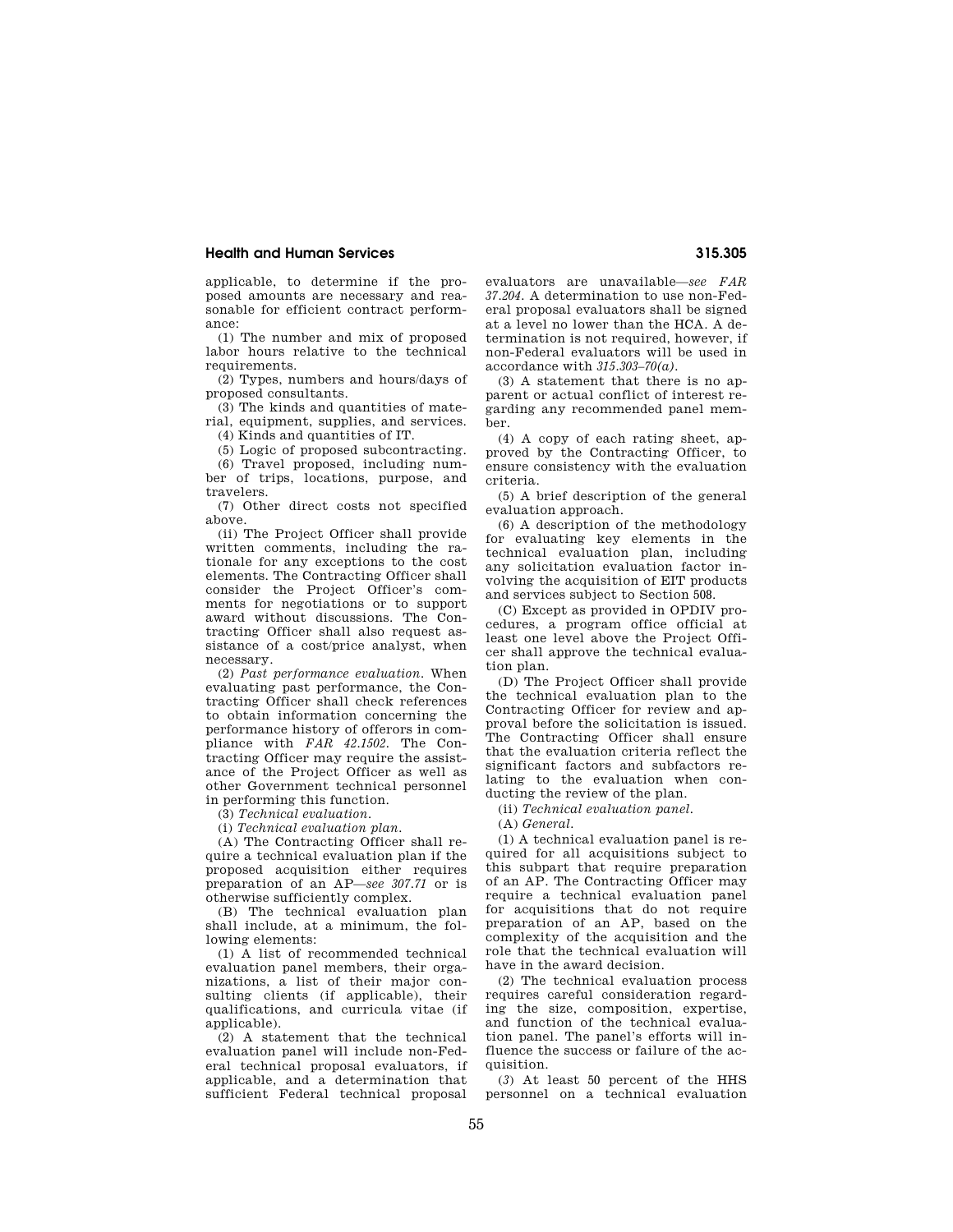# **315.305 48 CFR Ch. 3 (10–1–10 Edition)**

panel shall have successfully completed HHS University's ''Basic Contracting Officer's Technical Representative'' course or an equivalent course within 4 years before assuming their designated role. This training requirement applies to evaluators performing the initial technical evaluation and any subsequent technical evaluations, but does not apply to peer review panel members. The Contracting Officer may waive this training requirement in exigent circumstances if documented in writing and approved by the Head of Contracting Activity. This training requirement applies to evaluators performing the initial technical evaluation and any subsequent technical evaluations. However, this training requirement does not apply to peer review panel members.

(B) *Role of the Project Officer.* 

(1) The Project Officer provides guidance, information, and assistance to the Contracting Officer on all technical aspects of a proposed acquisition—*see 302.101.* The Project Officer may be a voting member of the technical evaluation panel and may serve as the chairperson of the panel unless prohibited by law or contracting activity procedures.

(2) The Project Officer shall recommend panel members who have sufficient expertise in the technical aspects of the acquisition to be able to evaluate strengths and weaknesses in proposals.

(3) The Project Officer shall ensure that persons possessing expertise and experience in addressing issues relative to sex, race, national origin, and disability are included as panel members for acquisitions to which such issues apply.

(4) The Project Officer shall submit a list of recommended panel members to a program office official at least one level higher than him/herself. This official shall review the list and select the chairperson.

(5) The Project Officer shall arrange for adequate and secure working space for the panel.

(C) *Role of the Contracting Officer.* 

(1) The term ''Contracting Officer,'' as used in this subpart, may be the Contracting Officer or a Contract Specialist possessing an appropriate FAC– C certification.

(2) The Contracting Officer shall not serve as a member of the technical evaluation panel, but shall—

(i) Address the initial meeting of the technical evaluation panel;

(ii) Provide assistance to the evaluators as required; and

(iii) Ensure that the scores adequately reflect the written technical report comments.

(D) *Conflict of interest.* 

(1) If a panel member has an actual or apparent conflict of interest related to a proposal under evaluation, the individual cannot serve on the panel. If a suitable replacement is not available, the panel shall perform the review without a replacement.

(2) For the purposes of this subpart, conflicts of interest are defined in the *Standards of Ethical Conduct for Employees of the Executive Branch (5 CFR part 2635), Supplemental Standards of Ethical Conduct for Employees of the Department of Health and Human Services (5 CFR part 5501),* and the *Procurement Integrity Act.* For outside evaluators serving on the technical evaluation panel, *see*  paragraph  $(a)(3)(ii)(F)$  of this section.

(E) *Continuity of evaluation process.* 

(1) The technical evaluation panel shall evaluate all original proposals; make recommendations to the chairperson regarding strengths and weaknesses of proposals; if required by the Contracting Officer, assist the Contracting Officer during communications and discussions; and review supplemental, revised or final proposal revisions. To the extent possible, the same evaluators shall be available throughout the entire evaluation and selection process to ensure continuity and consistency in the treatment of proposals. The following are examples of circumstances when it would not be necessary for the technical evaluation panel to evaluate revised proposals submitted during the acquisition:

(i) The answers to questions do not have a substantial impact on the proposal.

(ii) Final proposal revisions are not materially different from the original proposals.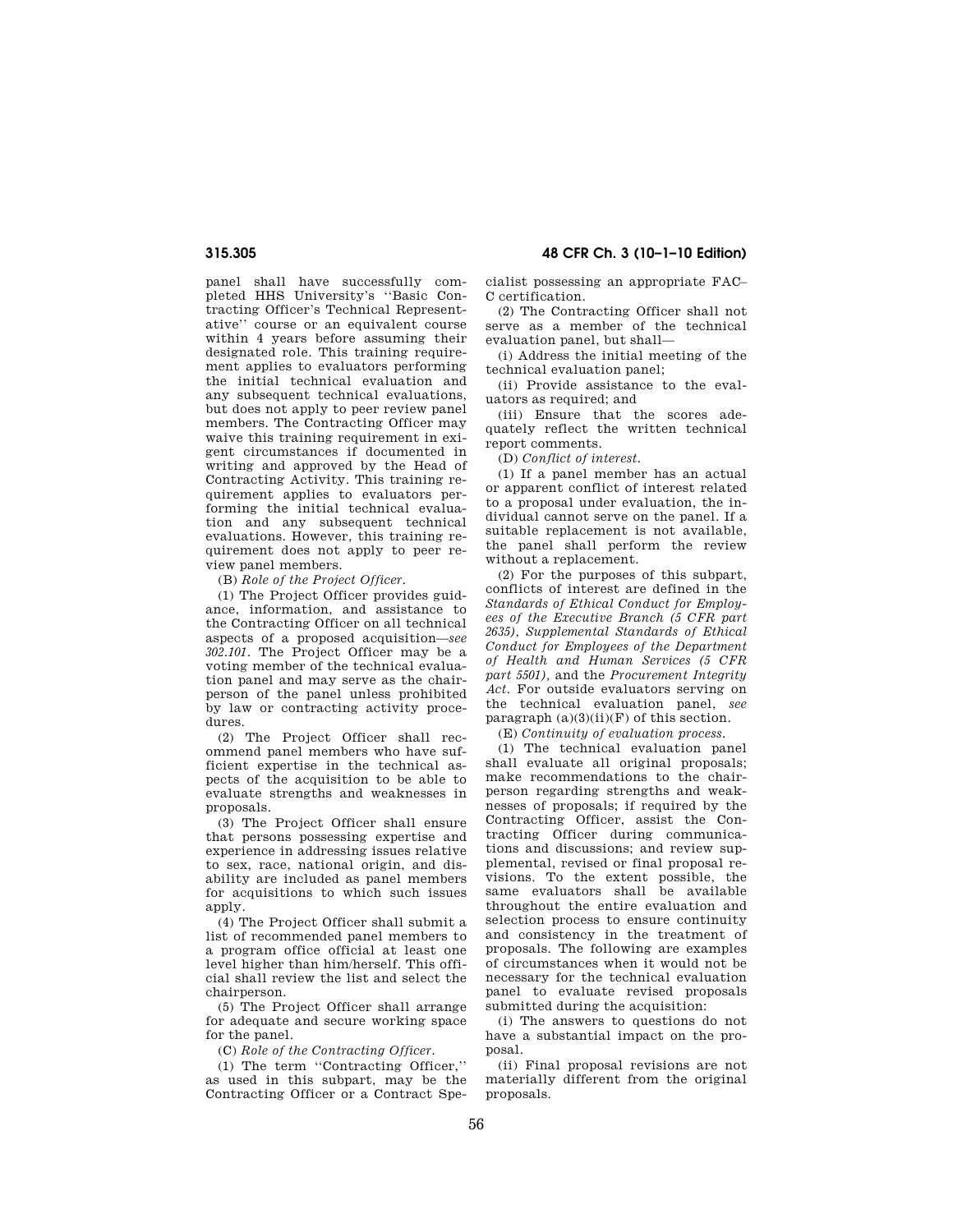# **Health and Human Services 315.305**

(iii) Revisions to the proposals are relatively minor and do not affect the rankings of the offerors.

(2) The Contracting Officer, with the written concurrence of the technical evaluation panel chairperson, may decide not to have the panel evaluate the revised proposals. The Contracting Officer shall fully document such a decision in the contract file.

(3) When the Contracting Officer considers technical evaluation panel meetings necessary, the attendance of evaluators is mandatory. When the chairperson determines that an evaluator's failure to attend the meetings is prejudicial to the evaluation, the chairperson shall remove or replace the individual after discussing the situation with the Contracting Officer and obtaining the Contracting Officer's concurrence and the approval of the official responsible for appointing the panel members.

(4) When continuity of the evaluation process is not possible, and new evaluators are selected or the size of the evaluation panel is reduced, each panel member shall review all proposals at the current stage of the acquisition *i.e.,* initial proposal, final proposal revisions, *etc.* Also, the Contracting Officer shall provide guidance concerning what steps to take if an unusually large number of proposals is received, including how to determine what constitutes an unusually large number of proposals.

(F) *Use of outside evaluators.* 

(1) Except when peer review is required by statute as provided in  $315.303-70(a)$ , decisions to disclose proposals to evaluators outside of the Government shall be made by the official responsible for appointing panel members in accordance with OPDIV procedures. The avoidance of organization conflict of interest and competitive relationships must be taken into consideration when making the decision to use outside evaluators.

(2) When a solicited proposal will be disclosed outside the Government for evaluation purposes, the following or similar conditions shall be part of the written agreement with the evaluator(s) prior to disclosure:

CONDITIONS FOR EVALUATING PROPOSALS

The evaluator agrees to use the data (trade secrets, business data, and technical data) contained in the proposal for evaluation purposes only. The foregoing requirement does not apply to data obtained from another source without restriction. Any notice or legend placed on the proposal by either HHS or the submitter of the proposal shall be applied to any reproduction or abstract provided to the evaluator or made by the evaluator. Upon completion of the evaluation the evaluator shall return to the Government the furnished copy of the proposal or abstract, and all copies thereof, to the HHS office which initially furnished the proposal for evaluation. Unless authorized by the HHS initiating office, the evaluator shall not contact the submitter of the proposal concerning any aspects of its contents. The evaluator's employees and subcontractors shall abide by these conditions.

(iii) *Receipt of proposals.* 

(A) After the closing date for the receipt of proposals set in the solicitation, the Contracting Officer shall forward the technical proposals, by memorandum, to the Project Officer or chairperson for evaluation. The Contracting Officer shall retain the business proposals for evaluation.

(B) The transmittal memorandum shall include at least the following elements:

(1) A list of the names of the organizations submitting proposals.

(2) A reference to the need to preserve the integrity of the source selection process.

(3) A statement that only the Contracting Officer is authorized to conduct discussions.

(4) A requirement for a technical evaluation report in accordance with paragraph  $(a)(3)(vi)$  of this section.

(5) The establishment of a date for receipt of the technical evaluation report.

(iv) *Convening the technical evaluation panel.* 

(A) Normally, the technical evaluation panel convenes to evaluate proposals. However, there may be situations when the panel chairperson determines that it is not feasible for the panel to convene. Whenever the panel does not convene, the panel chairperson shall closely monitor the technical review to produce acceptable results.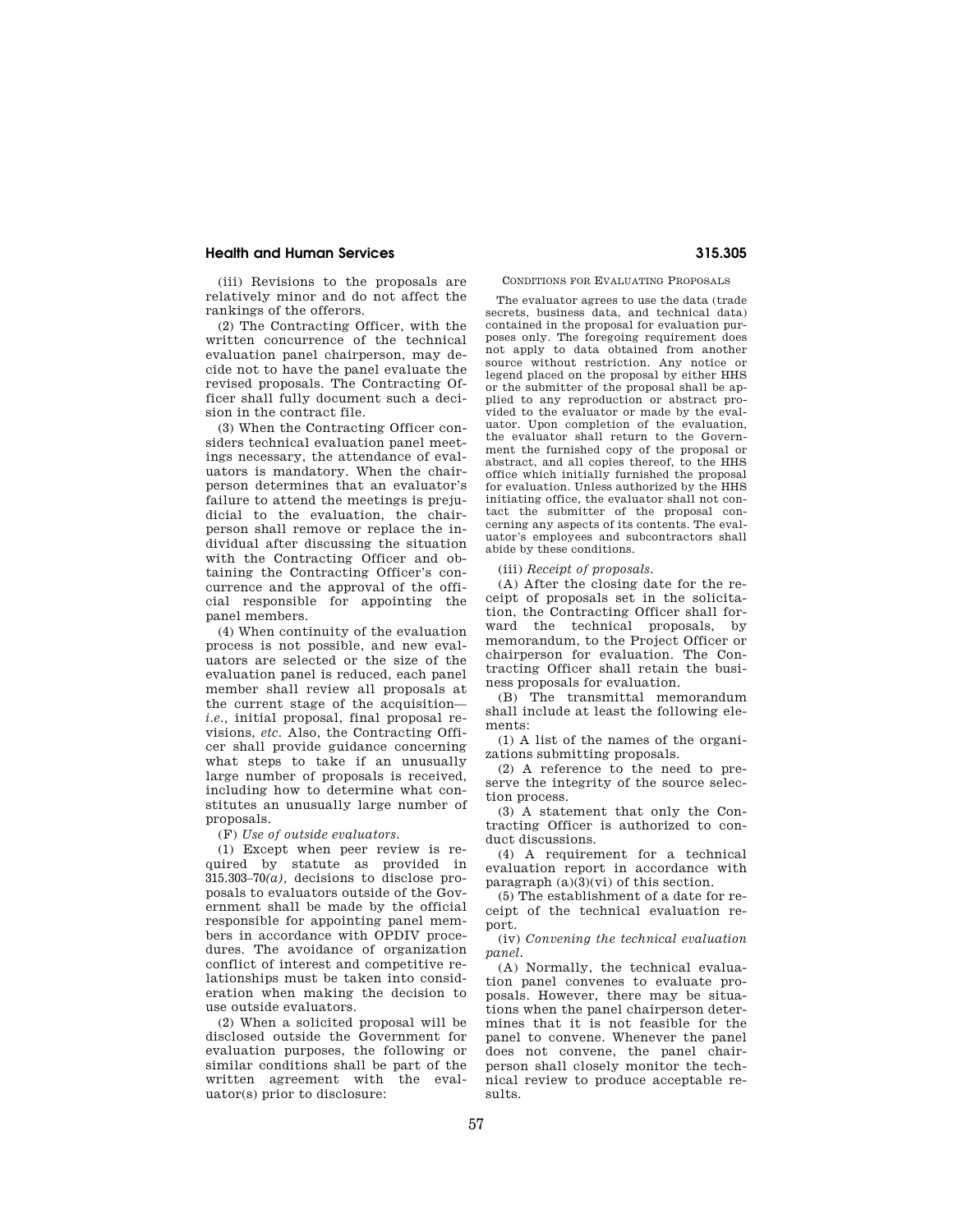(B) When a panel convenes, the chairperson shall control the technical proposals provided by the Contracting Officer for use during the evaluation process. The chairperson normally distributes the technical proposals prior to the initial panel meeting and establishes procedures for securing the proposals whenever they are not being evaluated to ensure their confidentiality. After an evaluation is completed, the chairperson shall return all proposals to the Contracting Officer.

(C) The Contracting Officer shall address the initial meeting of the panel and state the basic rules for conducting the evaluation. The Contracting Officer shall provide written guidance to the panel, if the Contracting Officer cannot attend the initial panel meeting. The guidance shall include the following elements:

(1) An explanation of the evaluation process and the role of evaluators throughout the process.

(2) The need for evaluators to read and understand the solicitation, especially the SOW/PWS and evaluation criteria, prior to reading the proposals.

(3) The need for evaluators to restrict the review to only the SOW/PWS, the evaluation criteria, and the contents of the technical proposals.

(4) The need for each evaluator to review all of the proposals.

(5) The need for evaluators to identify ambiguities, inconsistencies, errors, and deficiencies.

(6) The need for the evaluators to provide complete written documentation of the individual strengths and weaknesses for each proposal.

(7) An instruction specifying that, until an award is made, they may not disclose information concerning the acquisition to any person not directly involved in the evaluation process.

(8) An explanation of conflicts of interest.

(v) *Rating and ranking of proposals.*  The evaluators shall individually read<br>each proposal, describe tentative each proposal, describe strengths and weaknesses, and independently assign preliminary scores in relation to each evaluation factor set forth in the solicitation. The evaluators may then discuss in detail the individual strengths and weaknesses described by each evaluator and, if pos-

**315.305 48 CFR Ch. 3 (10–1–10 Edition)** 

sible, arrive at a common understanding of the major strengths and weaknesses and the potential for correcting each offeror's weakness(es). Each evaluator shall assign a final score to each proposal, and the technical evaluation panel shall collectively rank the proposals. Normally, ranking is the result of adding the numerical scores assigned to the evaluation factors and determining the average for each offeror. The evaluators shall then identify whether each proposal is acceptable or unacceptable. The technical evaluation panel shall not employ predetermined cutoff scores.

(vi) *Technical evaluation report.* The chairperson shall prepare a technical evaluation report and provide it to the Contracting Officer, who shall maintain it as a permanent record in the contract file. The report shall reflect the ranking of the proposals and identify each proposal as acceptable or unacceptable. The report shall also include a narrative evaluation specifying the strengths and weaknesses of each proposal, and any reservations, qualifications, or areas to be addressed that might bear upon the selection of sources for negotiation and award. The report shall include concrete technical reasons supporting any determination of unacceptability of a proposal and, for acceptable proposals, include specific points and questions for discussions or negotiations. The technical evaluation report shall also include a copy of each signed rating sheet, unless the Contracting Officer determines, in accordance with FAR *15.305(a)(3)(ii),*  and *315.305(a)(3)(vi),* that the technical evaluation report includes appropriate and sufficiently detailed supporting narrative (with specific references to particular portions of offerors' proposals) to (1) fully and reasonably explain the basis for the technical evaluation panel's assessments of each proposal, including an evaluation rating of ''acceptable'' or ''unacceptable; and (2) support any recommendation to include or not include a proposal in the competitive range. However, when peer review of proposals is required as provided in *315.303–70(a),* OPDIVs shall follow applicable peer review guidelines